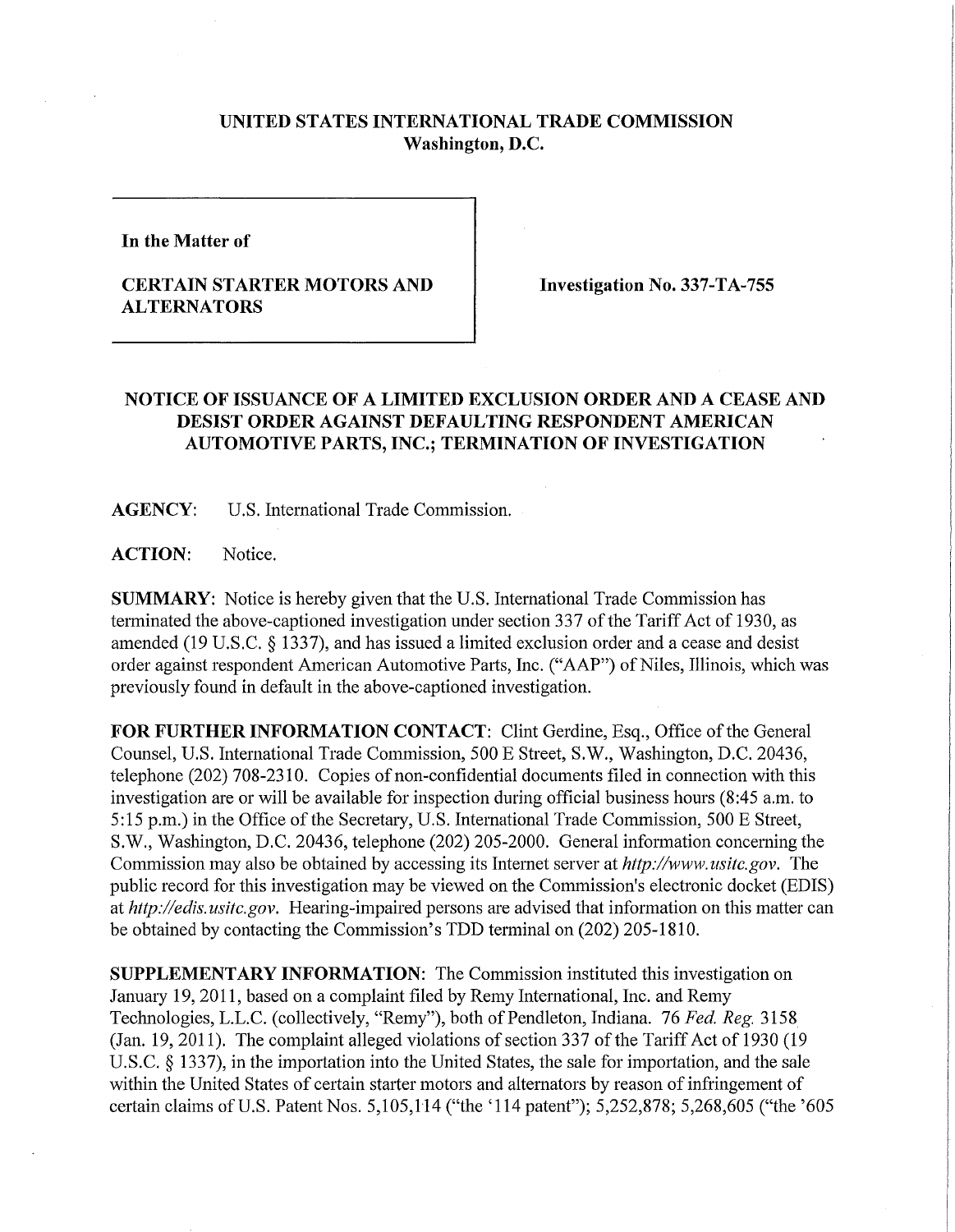patent"); 5,295,404; 5,307,700; 5,315,195 ("the '195 patent"); and 5,453,648 ("the '648 patent"). The notice of investigation, as amended, named ten respondents including AAP. The complaint and notice of investigation were served on AAP on January 13, 2011. AAP failed to respond to the complaint and notice of investigation. The '114 patent was terminated from the investigation based on partial withdrawal by Remy, and all other respondents have been terminated from the investigation based on either a consent order or a settlement agreement. Claims 1 and 4 of the '605 patent, claims 1-6 of the '195 patent, and claims 1,5, and 10 of the '648 patent were asserted against AAP .

The presiding administrative law judge ("ALJ") issued an initial determination ("ID") on December 22, 2011, finding AAP in default, pursuant to 19 C.F.R. §§ 210.13 and 210.16, because respondent did not respond to the complaint and notice of investigation, or to the ALJ's December 13, 2011 order to show cause. On January 14, 2012, the Commission issued notice of its determination not to review the ID finding AAP in default.

On February 9, 2012, the Commission issued a Notice that requested briefing from interested parties on remedy, the public interest, and bonding with respect to respondent AA P found in default. 77 *Fed. Reg.* 8898-00 (Feb. 15, 2012).

Both Remy and the Commission investigative attorney ("IA") submitted briefing on remedy, the public interest, and bonding along with proposed orders on March 2, 2012. The IA also submitted a reply brief on March 9, 2012, containing revised orders.

The Commission found that the statutory requirements of section  $337(g)(1)(A)$ -(E) (19 U.S.C. § 1337(g)(1)(A)-(E)) were met with respect to the defaulting respondent. Accordingly, pursuant to section  $337(g)(1)$  (19 U.S.C. § 1337(g)(1)) and Commission rule 210.16(c) (19 C.F.R. § 210.16(c)), the Commission presumed the facts alleged in the complaint to be true.

The Commission has determined that the appropriate form of relief is the following: (1) a limited exclusion order prohibiting the unlicensed entry of alternators that infringe one or more of claims 1 and 4 of the '605 patent, claims 1-6 of the '195 patent, or claims 1, 5, and 10 of the '648 patent, which are manufactured abroad by or on behalf of, or are imported by or on behalf of, AAP , or any of its affiliated companies, parents, subsidiaries, licensees, contractors, or other related business entities, or its successors or assigns; and (2) a cease and desist order prohibiting AAP from conducting any of the following activities in the United States: importing, selling, marketing, advertising, distributing, offering for sale, transferring (except for exportation), and soliciting U.S. agents or distributors for alternators that infringe one or more of claims 1 and 4 of the '605 patent, claims 1-6 of the '195 patent, or claims 1, 5, and 10 of the '648 patent.

The Commission has further determined that the public interest factors enumerated in section 337(g)(1) (19 U.S.C. § 1337(g)(1)) do not preclude issuance of the limited exclusion order or the cease and desist order. Finally, the Commission has determined that a bond of 100 percent of the entered value of the covered products is required to permit temporary importation during the period of Presidential review (19 U.S.C. § 1337(j)). The Commission's orders were